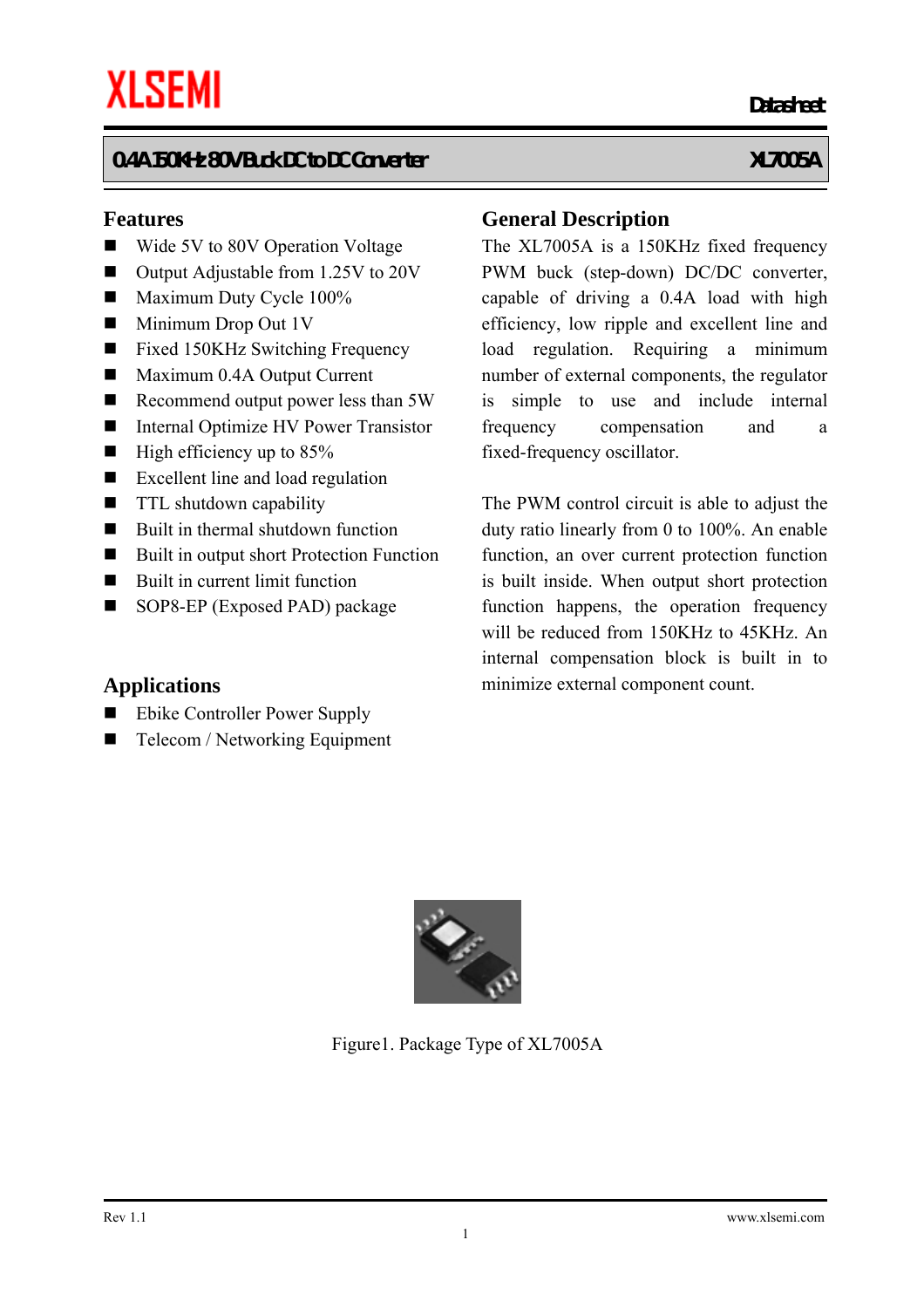# **THE SEMI** Datasheet

#### **0.4A 150KHz 80V Buck DC to DC Converter XL7005A**

# **Pin Configurations**



The Exposed PAD is GND

Figure2. Pin Configuration of XL7005 A(Top View)

Table 1 Pin Description

| <b>Pin Number</b> | <b>Pin Name</b> | <b>Description</b>                                                                                                           |
|-------------------|-----------------|------------------------------------------------------------------------------------------------------------------------------|
| 1                 | <b>VIN</b>      | Supply Voltage Input Pin. XL7005A operates from a 5V to 80V<br>DC voltage. Bypass Vin to GND with a suitably large capacitor |
|                   |                 | to eliminate noise on the input.                                                                                             |
| $\overline{2}$    | <b>SW</b>       | Power Switch Output Pin (SW). Output is the switch node that                                                                 |
|                   |                 | supplies power to the output.                                                                                                |
|                   | <b>FB</b>       | Feedback Pin (FB). Through an external resistor divider                                                                      |
| 3                 |                 | network, Feedback senses the output voltage and regulates it.                                                                |
|                   |                 | The feedback threshold voltage is 1.25V.                                                                                     |
| 4                 | EN              | Enable Pin. Drive EN pin low to turn on the device, drive it high                                                            |
|                   |                 | to turn it off. Floating is default low.                                                                                     |
| $5 - 8$           | <b>GND</b>      | Ground Pin. Care must be taken in layout. This pin should be                                                                 |
|                   |                 | placed outside of the Schottky Diode to output capacitor ground                                                              |
|                   |                 | path to prevent switching current spikes from inducing voltage                                                               |
|                   |                 | noise into XL7005A. The exposed PAD is GND.                                                                                  |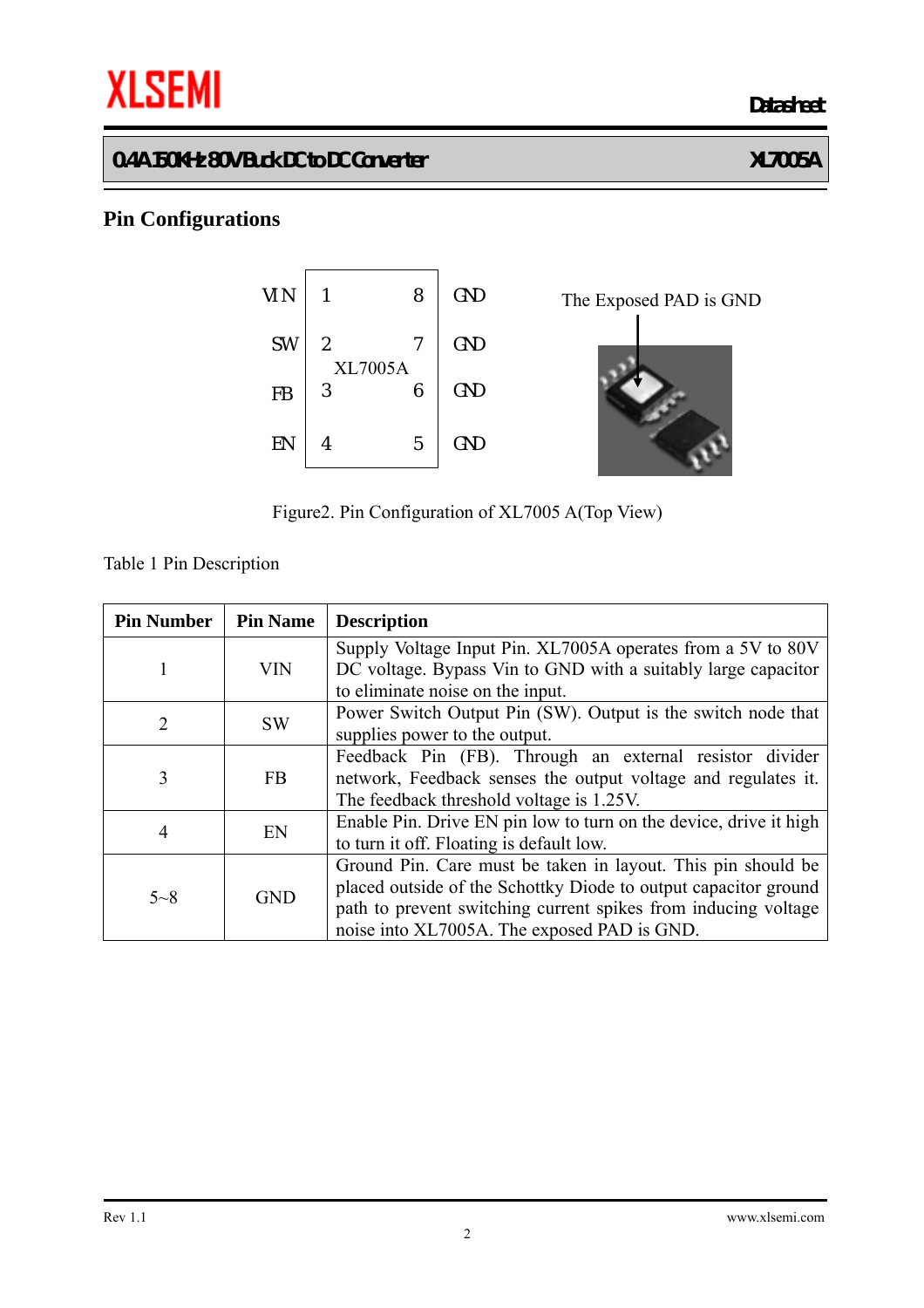# **THE SEMI** Datasheet

#### **0.4A 150KHz 80V Buck DC to DC Converter XL7005A**

#### **Function Block**



Figure3. Function Block Diagram of XL7005A

### **Typical Application Circuit**



Figure4. XL7005A Typical Application Circuit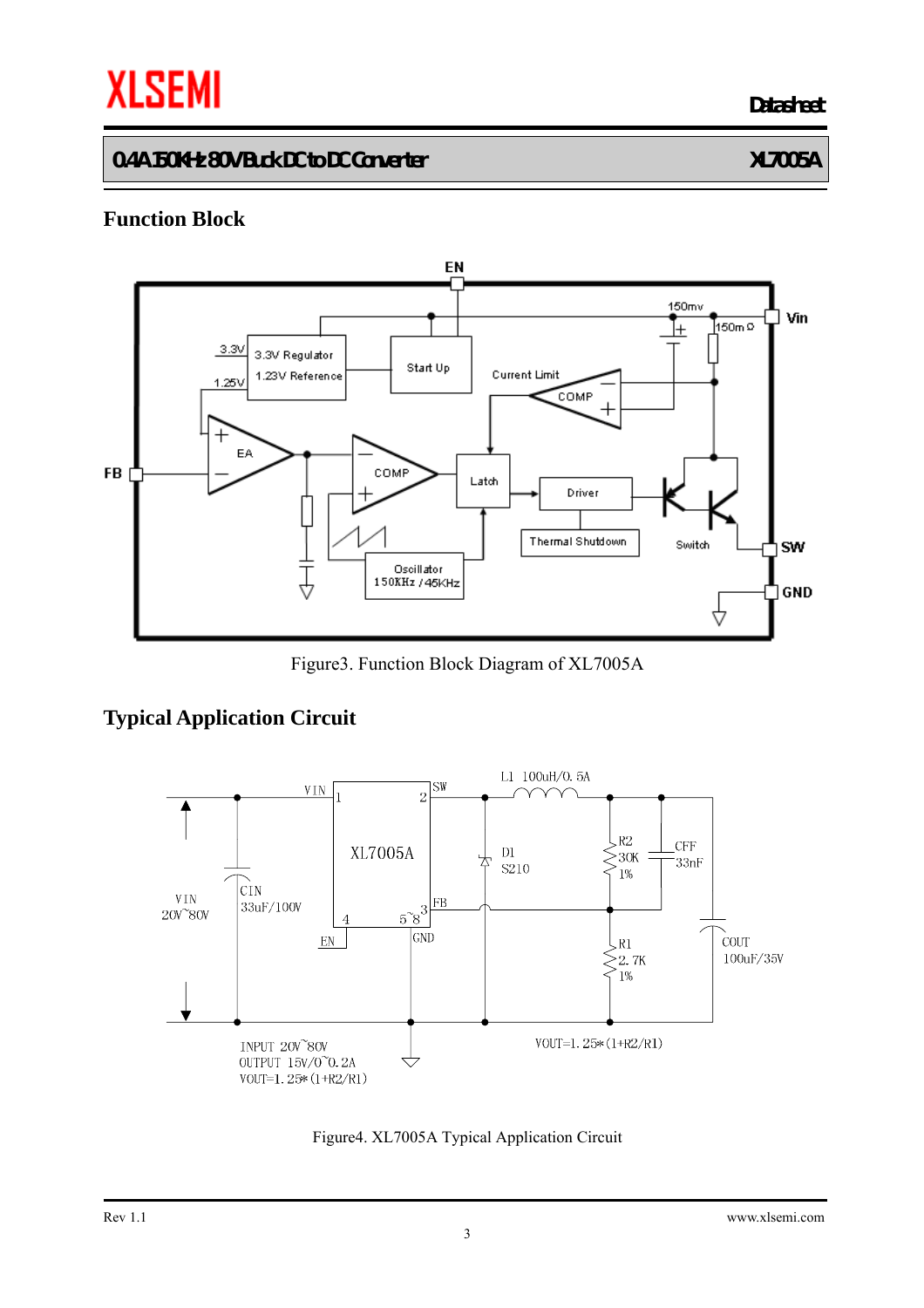**Datasheet**

#### **0.4A 150KHz 80V Buck DC to DC Converter XL7005A**

#### **Ordering Information**

| <b>Order Information</b> | Marking ID     | Package Type | Packing Type Supplied As  |
|--------------------------|----------------|--------------|---------------------------|
| XL7005A                  | <b>XL7005A</b> | SOP8-EP      | 2500 Units on Tape & Reel |

#### **Absolute Maximum Ratings**(**Note1**)

| <b>Parameter</b>                                                             | <b>Symbol</b> | <b>Value</b>       | Unit          |
|------------------------------------------------------------------------------|---------------|--------------------|---------------|
| Input Voltage                                                                | Vin           | $-0.3$ to 85       | V             |
| Feedback Pin Voltage                                                         | $\rm V_{FB}$  | $-0.3$ to Vin      | V             |
| EN Pin Voltage                                                               | $V_{EN}$      | $-0.3$ to Vin      | V             |
| <b>Output Switch Pin Voltage</b>                                             | $V_{SW}$      | $-0.3$ to Vin      | V             |
| Power Dissipation                                                            | $P_D$         | Internally limited | mW            |
| Thermal Resistance (SOP8-EP)<br>(Junction to Ambient, No Heatsink, Free Air) | $R_{JA}$      | 60                 | $\rm ^{o}C/W$ |
| <b>Maximum Junction Temperature</b>                                          | $T_I$         | $-40$ to 150       | $\rm ^{o}C$   |
| <b>Operating Junction Temperature</b>                                        | $T_{J}$       | $-40$ to 125       | $\rm ^{o}C$   |
| <b>Storage Temperature</b>                                                   | $T_{STG}$     | $-65$ to 150       | $\rm ^{o}C$   |
| Lead Temperature (Soldering, 10 sec)                                         | <b>T</b> LEAD | 260                | $\rm ^{o}C$   |
| ESD (HBM)                                                                    |               | >3000              | V             |

**Note1:** Stresses greater than those listed under Maximum Ratings may cause permanent damage to the device. This is a stress rating only and functional operation of the device at these or any other conditions above those indicated in the operation is not implied. Exposure to absolute maximum rating conditions for extended periods may affect reliability.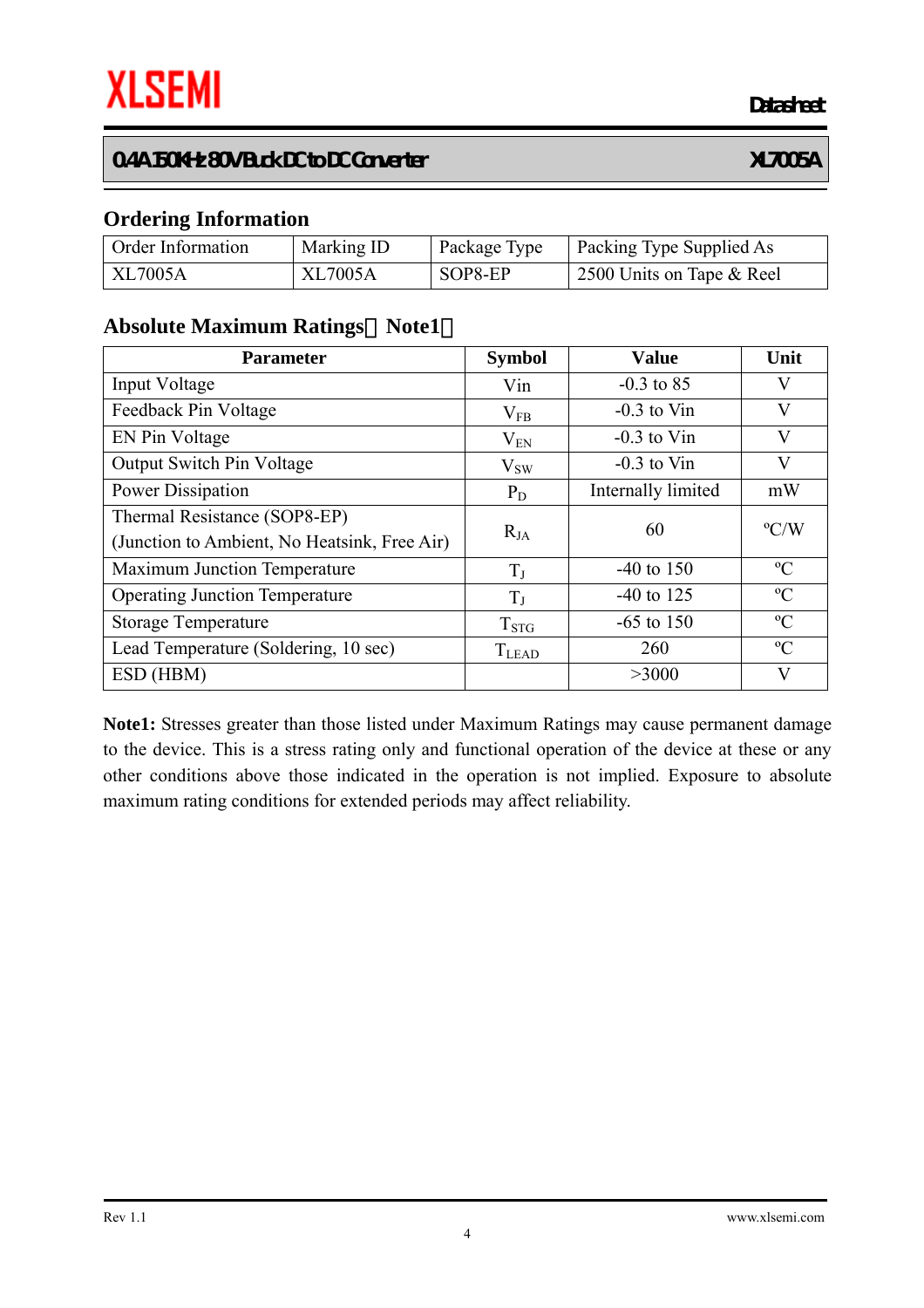#### **XL7005A Electrical Characteristics**

 $T_a = 25$  ; unless otherwise specified.

| <b>Symbol</b>                          | <b>Parameter</b> | <b>Test Condition</b>                          | Min.  | Typ. | Max.  | Unit          |  |
|----------------------------------------|------------------|------------------------------------------------|-------|------|-------|---------------|--|
| System parameters test circuit figure4 |                  |                                                |       |      |       |               |  |
| <b>VFB</b>                             | FB Voltage       | Vin $=20V$ to $80V$<br>Iload= $0.1A$ to $0.2A$ | 1.225 | 1.25 | 1.275 | V             |  |
| ŋ                                      | Efficiency       | $Vin=36V$ , $Vout=15V$<br>Iout= $0.2A$         |       | 85   |       | $\frac{0}{0}$ |  |
| ŋ                                      | Efficiency       | $Vin=48V$ , Vout= $15V$<br>Iout= $0.2A$        |       | 81   |       | $\frac{0}{0}$ |  |
| ŋ                                      | Efficiency       | $Vin=60V$ , Vout= $15V$<br>Iout= $0.2A$        |       | 75   |       | $\frac{0}{0}$ |  |

#### **Electrical Characteristics (DC Parameters)**

Vin = 48V, GND=0V, Vin & GND parallel connect a 33uf/100V capacitor; Iout=0.2A,  $T_a$  = 25 ; the others floating unless otherwise specified.

| <b>Parameters</b>                | <b>Symbol</b>     | <b>Test Condition</b>              | Min. | Typ. | Max. | Unit          |
|----------------------------------|-------------------|------------------------------------|------|------|------|---------------|
| Input operation voltage          | Vin               |                                    | 5    |      | 80   | V             |
| <b>Shutdown Supply Current</b>   | I <sub>STBY</sub> | $V_{EN} = 2V$                      |      | 85   | 200  | <b>uA</b>     |
| Quiescent Supply Current         | $I_q$             | $V_{EN}=0V$ ,<br>$V_{FB} = V_{1n}$ |      | 2.5  | 5    | mA            |
| <b>Oscillator Frequency</b>      | Fosc              |                                    | 120  | 150  | 180  | <b>KHz</b>    |
| <b>Switch Current Limit</b>      | $I_L$             | $V_{FB}=0$                         |      | 0.5  |      | $\mathbf{A}$  |
| EN Pin Threshold                 | $V_{EN}$          | High (Regulator OFF)               |      | 1.6  |      | $\bf V$       |
|                                  |                   | Low (Regulator ON)                 |      | 0.8  |      |               |
| EN Pin Input Leakage             | $I_{H}$           | $V_{EN}$ =2.5V (OFF)               |      | 6    | 20   | <b>uA</b>     |
| Current                          | $I_{L}$           | $V_{EN} = 0.5V (ON)$               |      | 1    | 10   | uA            |
| <b>Output Saturation Voltage</b> | $V_{CE}$          | $V_{FB} = 0V$<br>$I_{out} = 0.4A$  |      | 0.87 |      | $\mathbf V$   |
| Max. Duty Cycle                  | $D_{MAX}$         | $V_{FB} = 0V$                      |      | 100  |      | $\frac{0}{0}$ |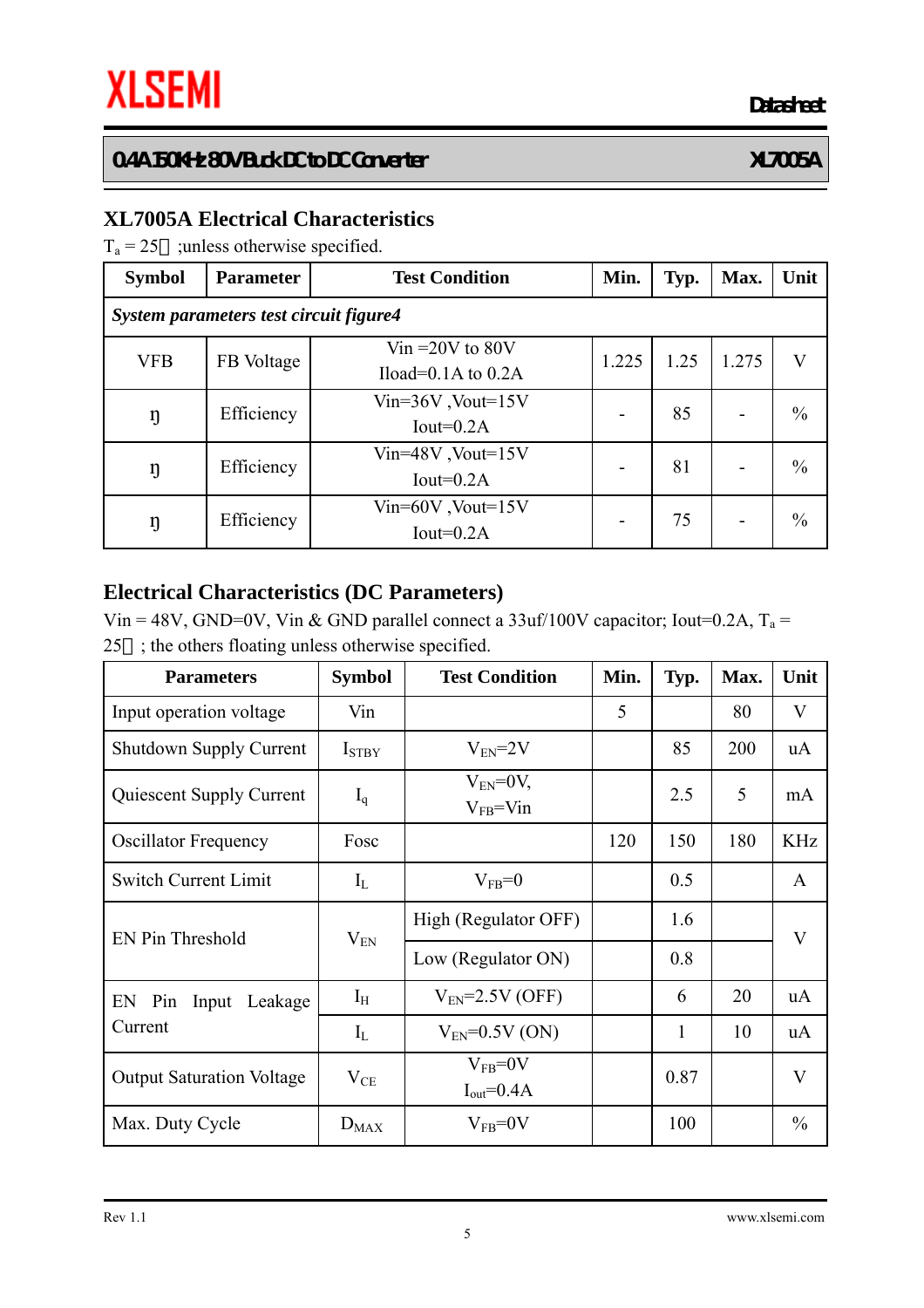20 24 28 32 36 40 44 48 52 56 60 64 68 72 0.10  $0.15$ 0.20 0.25 0.30 0.35 0.40  $0.45$ 0.50 Recommend output current safe work range Output current(A) Input voltage(V) VOUT=5V



Figure7.Max output current(VOUT=15V)



#### Figure5.Max output current(VOUT=5V) Figure6.Max output current(VOUT=12V)

# **Typical System Application (Recommend output current safe work range)**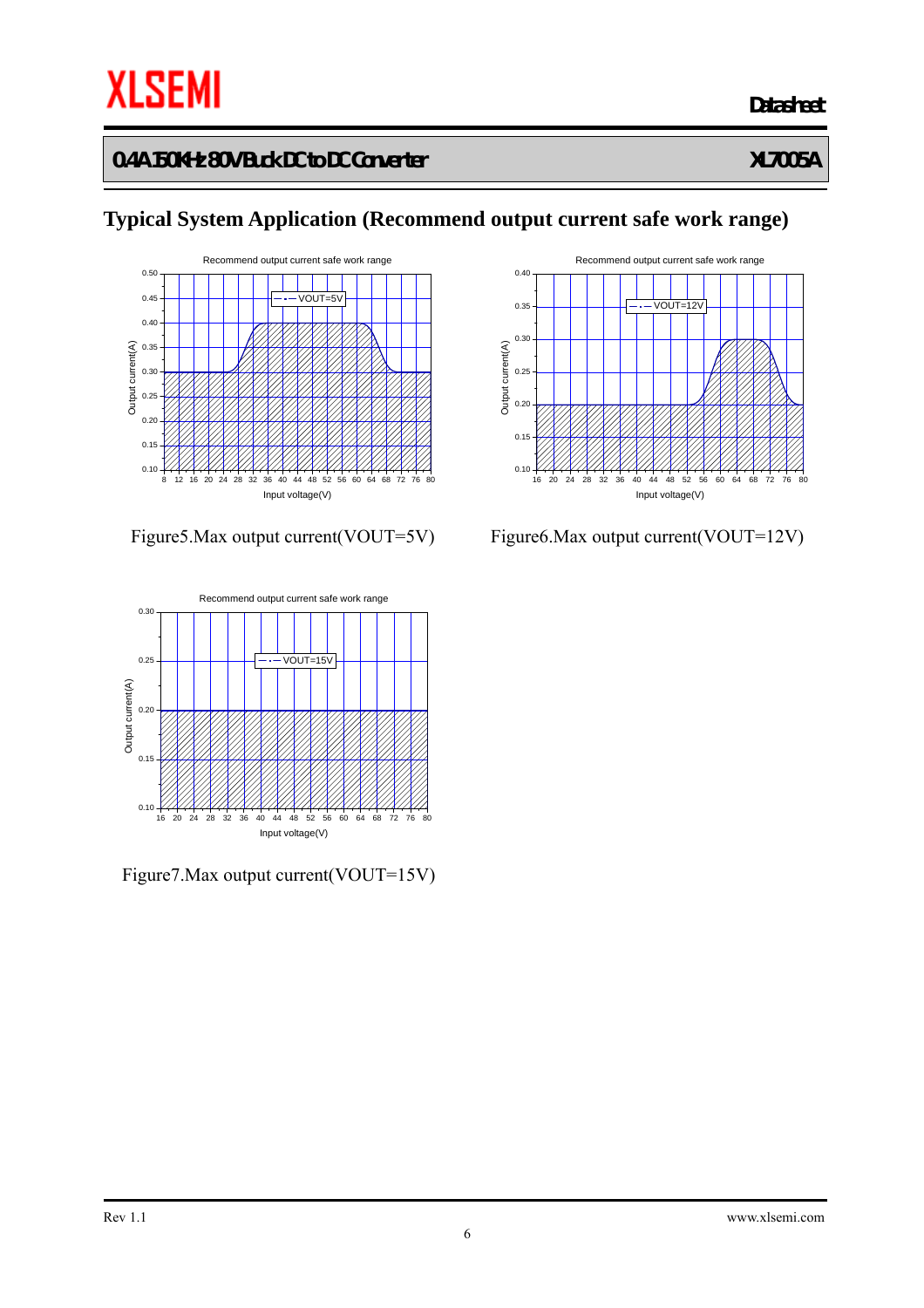**Datasheet**

#### **0.4A 150KHz 80V Buck DC to DC Converter XL7005A**

## **Typical System Application(VOUT=15V/0.2A)**







Efficiency VS Output current

Figure9. XL7005A System Application (Efficiency VS Output Current)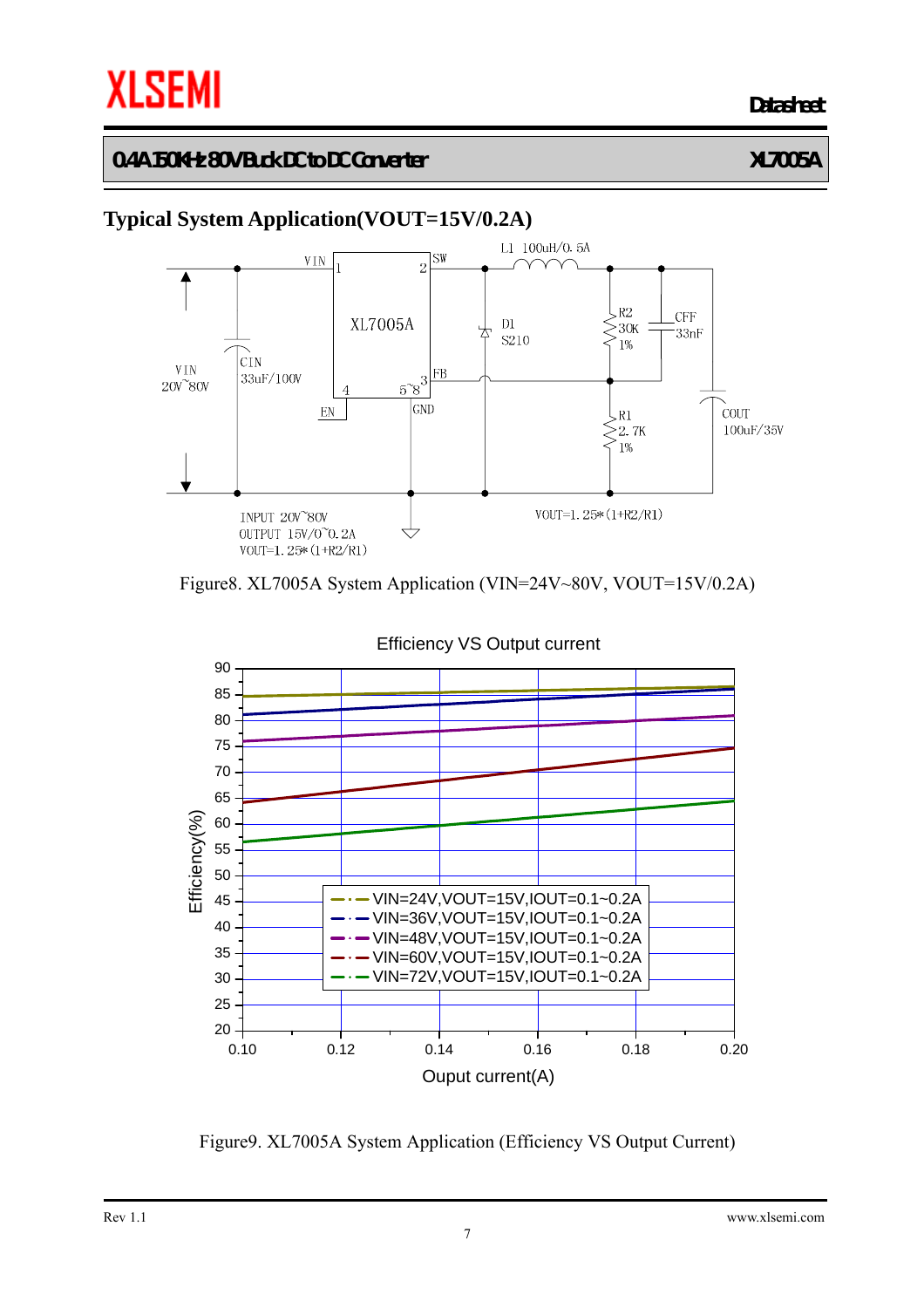**Datasheet**

#### **0.4A 150KHz 80V Buck DC to DC Converter XL7005A**

## **Typical System Application(VOUT=5V/0.4A)**



Figure10. XL7005A System Application (VIN=8V~80V, VOUT=5V/0.4A)



Figure11. XL7005A System Application (Efficiency VS Output Current)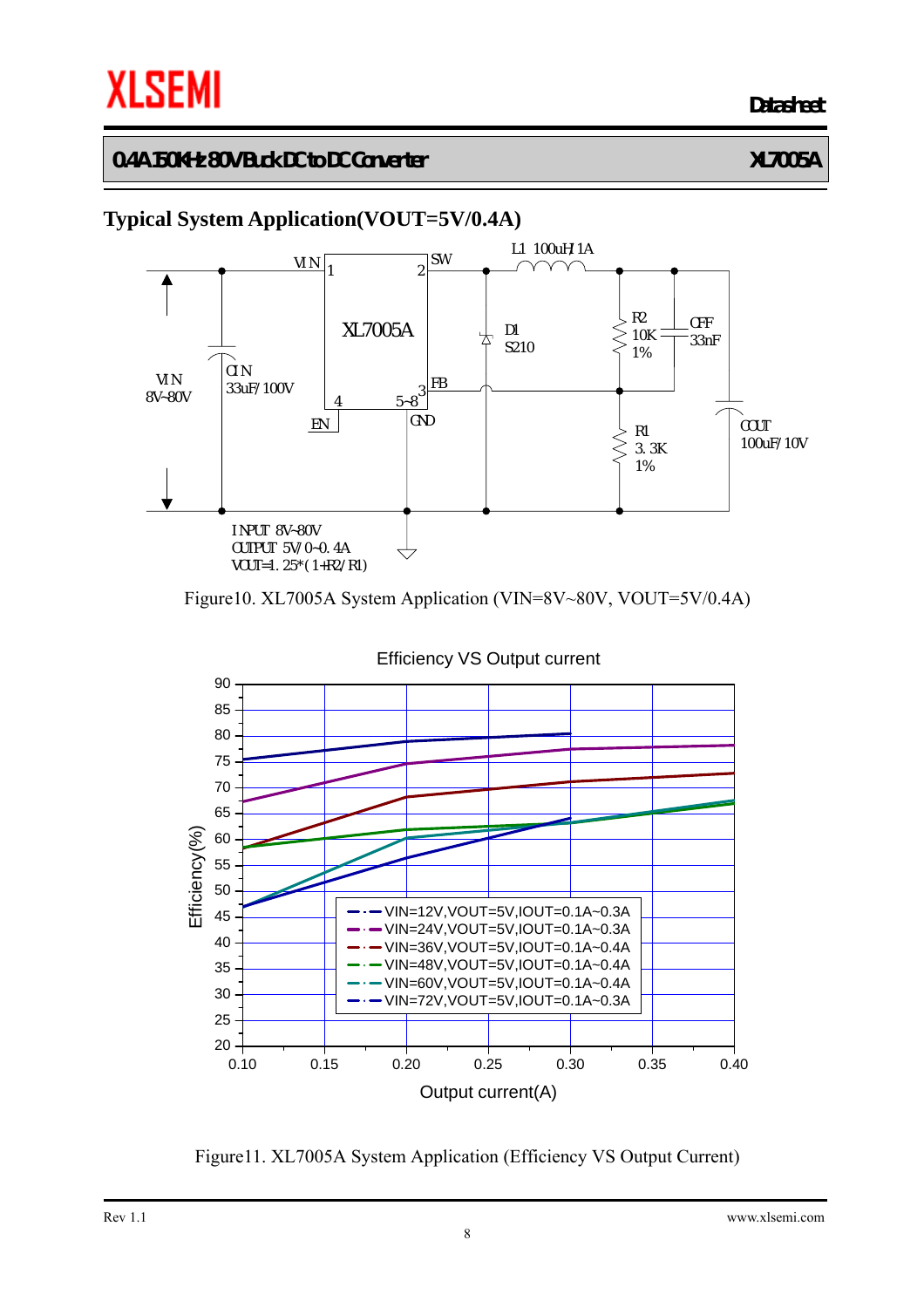**THE SEMI** Datasheet

# **0.4A 150KHz 80V Buck DC to DC Converter XL7005A**

## **Package Information Package Information (SOP8-EP)**







| 字符             | Dimensions In Millimeters |           | Dimensions In Inches |             |  |
|----------------|---------------------------|-----------|----------------------|-------------|--|
|                | Min                       | Max       | Min                  | Max         |  |
| Α              | 1.350                     | 1.750     | 0.053                | 0.069       |  |
| A1             | 0.050                     | 0.150     | 0.004                | 0.010       |  |
| A2             | 1.350                     | 1.550     | 0.053                | 0.061       |  |
| b              | 0.330                     | 0.510     | 0.013                | 0.020       |  |
| C              | 0.170                     | 0.250     | 0.006                | 0.010       |  |
| D              | 4.700                     | 5.100     | 0.185                | 0.200       |  |
| D1             | 3.202                     | 3.402     | 0.126                | 0.134       |  |
| E              | 3.800                     | 4.000     | 0.150                | 0.157       |  |
| E <sub>1</sub> | 5.800                     | 6.200     | 0.228                | 0.244       |  |
| E <sub>2</sub> | 2.313                     | 2.513     | 0.091                | 0.099       |  |
| е              | 1.270 (BSC)               |           | 0.050(BSC)           |             |  |
|                | 0.400                     | 1.270     | 0.016                | 0.050       |  |
| θ              | $0^{\circ}$               | $8^\circ$ | $0^{\circ}$          | $8^{\circ}$ |  |

#### Rev 1.1 www.xlsemi.com